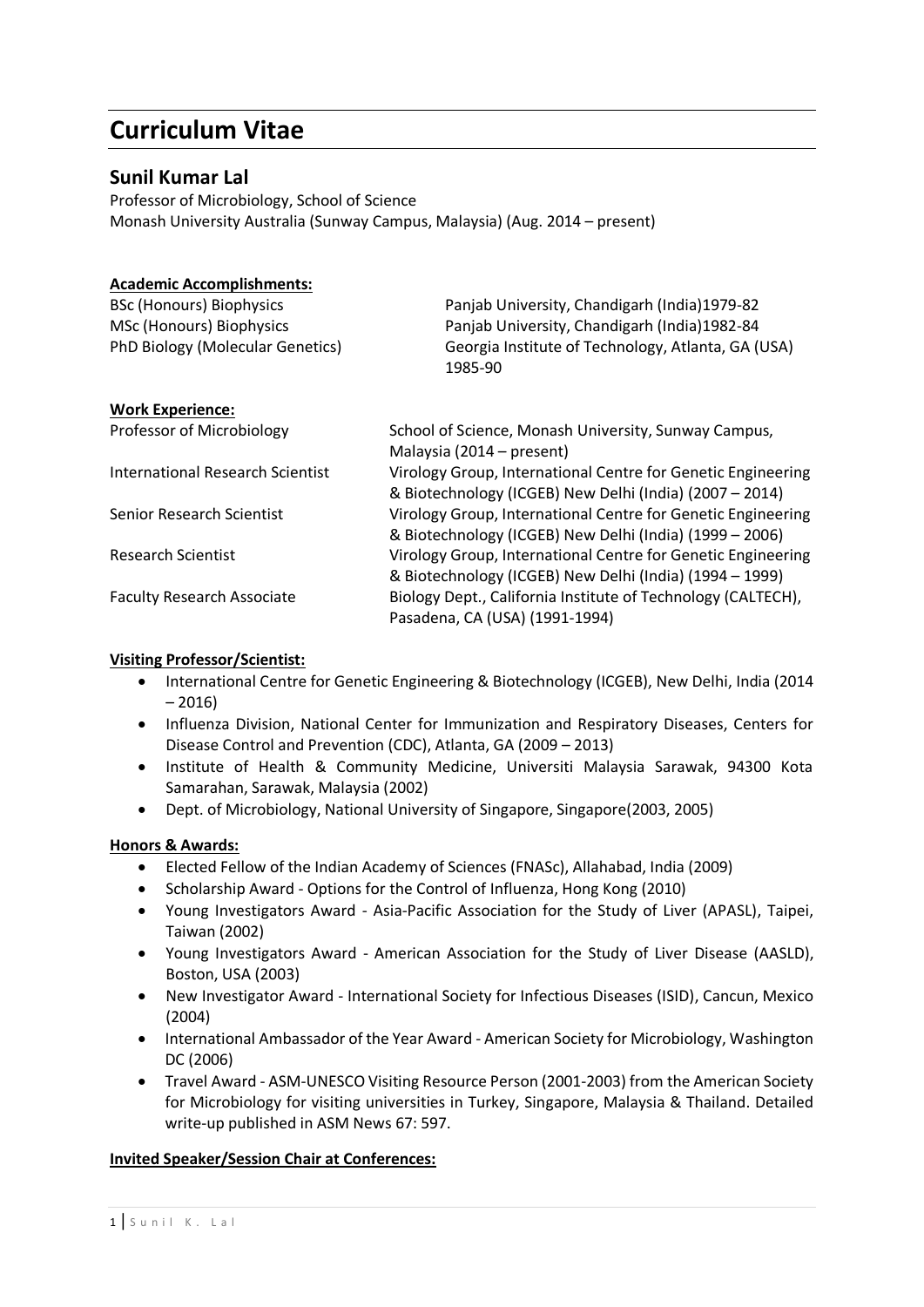- Organizer and Speaker: International Symposium of Systems Biology. November 9, 2018. Monash University, Malaysia.
- Main speaker: Research Methods Workshop The road to high impact publications. March 8, 2018. Monash University Malaysia.
- Invited speaker: Mupa Symposium United by Research Symposium Series 1. What it takes to build a strong scientific career. April 17, 2018. Monash University, Malaysia.
- Main speaker: Awareness Seminar The hand Foot & Mouth Disease Causes, Prevalence and Prevention, August 17, 2018. Monash University, Malaysia.
- 2nd International Conference for Molecular Biology and Biotechnology (ICMBB) Kuala Lumpur (2017)
- Monash Science Symposium Kuala Lumpur (2016)
- Keynote Speaker: International Conference & Summit on Industrial & Pharmaceutical Microbiology, Kuala Lumpur (2016)
- 33<sup>rd</sup> Symposium of the Malaysia Society for Microbiology, Melaka, Malaysia (2016)
- Flu2016, San Francisco (2016)
- Association of Microbiologists of India (AMI) General Meetings (2010-2015)
- International Congress on Medical Virology, Bangkok (2014)
- New Facets of Biotechnology from Genes to Proteins, Symposium cum Workshop, AMU, Aligarh (2014)
- National Conference on Recent Trends in Molecular Virology, New Delhi (2014)
- ASM General Meeting, New Orleans (2011); San Francisco (2012); Denver (2013)
- IISc Centenary Conference,  $10<sup>th</sup>$  Sir Dorabii Tata Symposium on Mechanisms of Microbial Pathogenesis; Indian Institute of Science, Bangalore (2009)

#### **Memberships to Professional Societies:**

- American Society for Biochemistry & Molecular Biology (AMBMB) Member (2012)
- Country Representative: Asia-Pacific Society for Medical Virology (2010-present)
- Elected Fellow of the Indian Academy of Sciences, Allahabad, India (2004 present)
- Society for Biological Chemists, India (2000-present)
- Indian National Science Congress (2000-present)
- American Society for Microbiology (ASM), USA (1998-present)
- Genetics Society of America (GSA), USA (1996-2003)
- American Society for Microbiology: Member, Committee on Global Engagement (2012-2014)
- American Society for Microbiology: Ambassador to India and Asia (2002-2011)
- American Society for Microbiology: Chairman of Ambassador's Caucus (2003-2005)
- American Society for Microbiology: Advisor, Ambassador's Caucus (2005-2012)
- Eco Development Foundation: Honorary Secretary (1995-present)
- Elected Executive Committee Member Association of Microbiologists of India (2013-2016)
- Evaluation panel for DuPont India Challenge (2003 2004) Level-2 Jury Panel
- Member, Scientific Committee, International Conference & Summit on Industrial & Pharmaceutical Microbiology, Kuala Lumpur, Malaysia. October 17-18, 2016.
- Region/Country Representative Asia Pacific Society for Medical Virology (2007-present)

## **Scientific Review Panels:**

 **Manuscript Review Panel** –The Lancet, The Lancet Global Health, FEBS Letters, Virology (Elsevier Science), Virus Research, Journal of Biochemistry & Molecular Biology, Journal of Virology (ASM), PLoS One, Journal of Virological Methods, Computer Methods & Programs in Biomedicine, Antiviral Research, Cell Biology International, Medical Science Monitor, Toxicology & Applied Pharmacology, Critical Reviews in Biotechnology.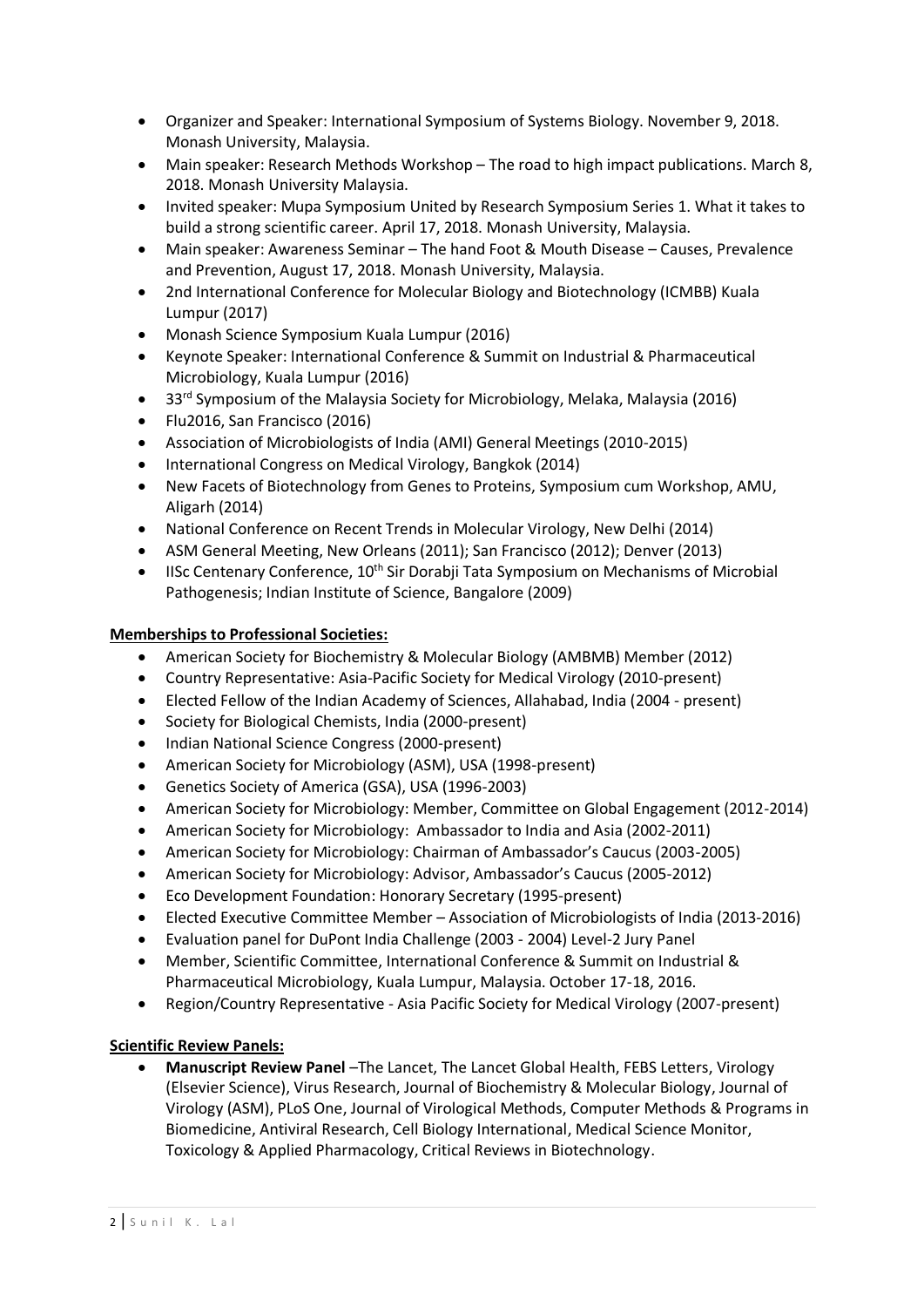- **Editorial Board** –Frontiers in Microbiology, World Journal of Virology, World Journal of Biological Chemistry, International Journal of Integrative Biology, Indian Journal of Microbiology, Malaysian Journal of Biochemistry and Molecular Biology, International Journal of Vaccines and Technologies, Proceedings of the National Academy of Sciences (India), Human Virology & Retrovirology, International Journal of Cell & Systems Developmental Biology.
- **Guest Editor** Special Issue on Genomics & Metagenomics, Indian Journal of Microbiology (March 2007)
- **Grant Review Committee** Dept. of Biotechnology, Ministry of Science & Technology, Government of India (2005-2015); Defense Research & Development Organization (DRDO) (2006-2014); The Human Immunology Project Consortium (HIPC) (2012-2014); Health and Medical Research Fund and Research Grants Council, under The Government of Hong Kong SAR (China) (2008-present)

# **Teaching Experience**

## **Graduate level courses:**

- Biol4408: Microbial Genetics (6 years)
- ICG601: Molecular & Cell Biology (17 years).
- ICG605: Gene Expression systems & their applications (10 years)
- ICG604: Advanced Molecular & Cellular Biology II (7 years)

#### **Undergraduate level courses:**

- BTH3711: Food & Industrial Microbiology (2 years)
- MIC2702; BTH3722: Medical Microbiology (2 years)
- ENV1800: Environmental Science (2 years)
- BTH2830: Introduction to Microbiology and Microbial Biotechnology (2 years)

#### **Course Coordinator:**

- ICG601 (Advanced Cell & Molecular Biology) (12 years)
- BTH3711: Food & Industrial Microbiology (2 year)
- BTH2830: Medical Microbiology (2 year)

#### **Chief Examiner:**

BTH3711: Food & Industrial Microbiology; BTH3722: Medical Microbiology

#### **New Course Design:**

- Chief Co-ordinator: Systems Biology Integrated Coursework and Research (MSc Program)
- Chief Co-ordinator: Undergraduate Theory and Lab Recent Advances in Microscopy & Imaging Techniques

#### **Workshops & short courses conducted:**

- Faculty: Practical Course: High Level Expression of Heterologous Proteins in Yeast, 29 October - 9 November 2001, New Delhi, India
- Course organizer& faculty: Practical Course: Expression of heterologous genes in bacteria and yeast, Oct. 28-Nov. 8, 2002. ICGEB, New Delhi, India.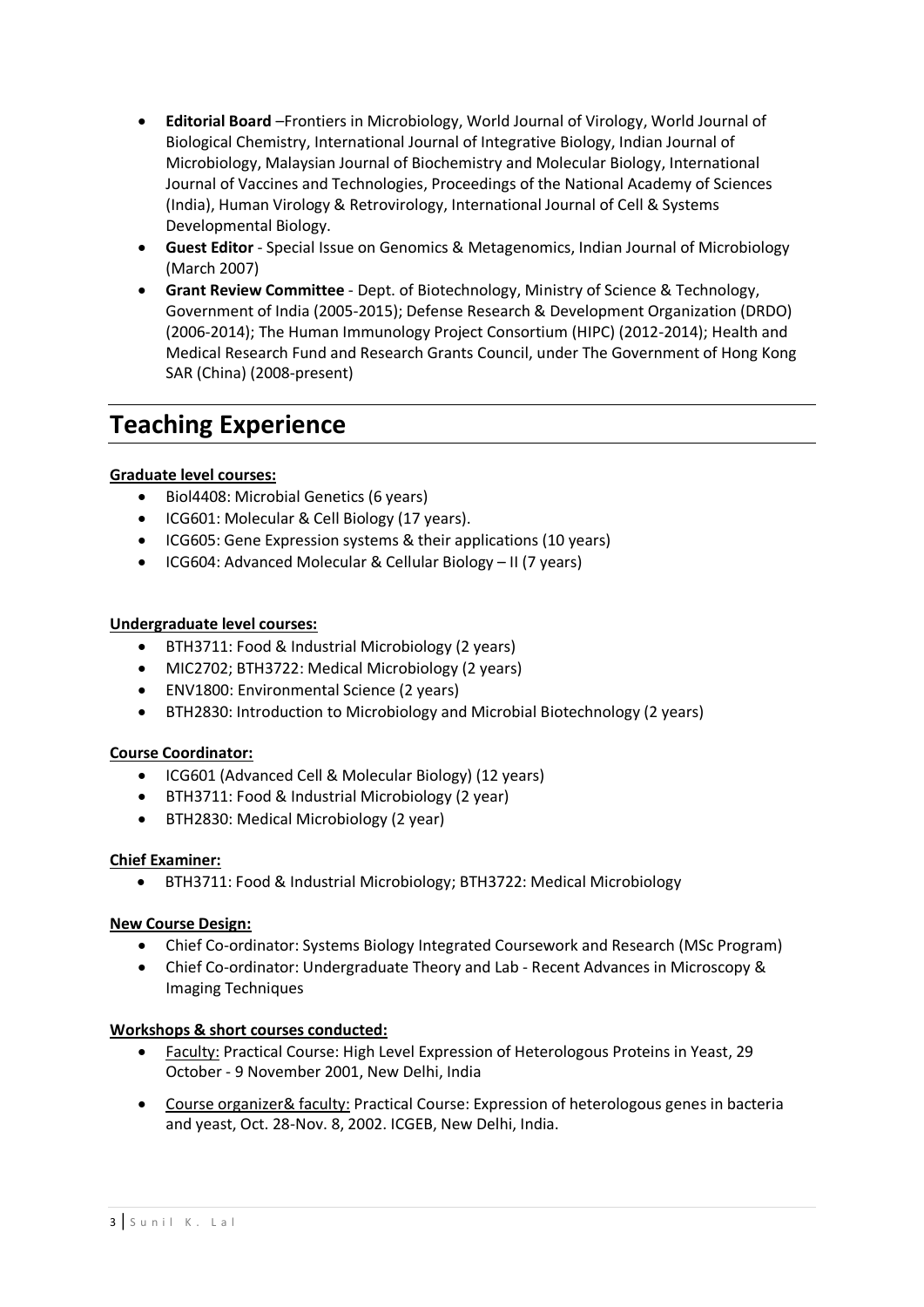- Course organizer & faculty: Workshop: "Protein Interaction Technologies in Biomedical Research" 21 November-2 December, 2005. International Centre for Genetic Engineering & Biotechnology (ICGEB), New Delhi, India.
- Teaching faculty: ICRO-UNESCO, 8<sup>th</sup> Workshop in Molecular Biology and Disease, August 16-27, 2004, National Institute of Hygiene & Epidemiology, Hanoi, Vietnam.
- Course organizer & faculty: Molecular Evolution & Epidemiology of Avian Influenza, 13-24 October, 2008. New Delhi, India
- Co-organizer: International Symposium on Avian Influenza. October 29-31, 2007. New Delhi.
- Workshop organizer & faculty: ASM Workshop on Good Scientific Writing and Publishing:
	- $\circ$  Panjab University, Chandigarh. November 20<sup>th</sup>, 2011.
	- $\circ$  Amity University, Noida. May 25<sup>th</sup> 2012.
	- $\circ$  Siriraj Hospital, Mahidol University, Bangkok, Thailand. June 11<sup>th</sup>, 2012
	- o Kashmir University, Srinagar. July 23rd, 2012.
	- o Birla Institute of Technology, Pilani (Goa Campus). August 9<sup>th</sup>, 2012.
	- $\circ$  Jaipee Institute of Technology, New Delhi. September 28<sup>th</sup>, 2012.
	- $\circ$  KIIT University, Bhubaneshwar, Orissa. November 20<sup>th</sup>, 2012.
	- o Sri Venkateswara College, Delhi University, New Delhi. February 6<sup>th</sup>, 2013.
	- $\circ$  KhonKaen University, Thailand. September 4<sup>th</sup>, 2013
	- $\circ$  Chiang Mai University, Thailand. September 6<sup>th</sup>, 2013
	- $\circ$  Mahidol University, Bangkok, Thailand, September 9<sup>th</sup>, 2013
- Organizer & faculty: Workshop on "The Road to High-Impact Publishing" Monash University, March 2018

## **Peer-Reviewed Publications**

- **1.** D. Verma, D. Gupta and **S. K. Lal. 2018.** Host Lipid Rafts Play a Major Role in Binding and Endocytosis of Influenza A Virus. *Viruses.* 2018 doi: 10.3390/v10110650 **(H index: 52; Q1; IF: 3.76)**
- **2.** P. Kumar, P. Gaur, R. Kumari and **S. K. Lal. 2018.** Influenza A virus neuraminidase protein interacts with Hsp90, to stabilize itself and enhance cell survival. *J. Cell. Biochem.* 2018 doi: 10.1002/jcb.27935 **(H index: 147; Q2; IF: 3.5)**
- **3.** Z. Y. Kho, **S. K. Lal. 2018.** The human gut microbiome a controller of wellness and disease. *Frontiers in Microbiology* 2018 9:1835; doi: 10.3389/fmicb.2018.01835 **(H index: 69; Q1; IF: 4.11)**
- **4.** V. Thukral, B. Varshney, RB Ramly, SS Ponia, SK Mishra, CM Olsen, AC Banerjea, SK Mukherjee, R. Zaidi, E. Rimstad, **S. K Lal. 2017.** [s8ORF2 protein of infectious salmon anaemia virus is a RNA](https://www.ncbi.nlm.nih.gov/pubmed/29218433)[silencing suppressor and interacts with Salmon salar Mov10 \(SsMov10\) of the host RNAi machinery.](https://www.ncbi.nlm.nih.gov/pubmed/29218433) *Virus Genes*. 2017 Dec 7. doi: 10.1007/s11262-017-1526-z **(H index: 51; Q2; IF: 1.54)**
- **5.** S. Bhowmick, C. Chakravarty, S. Sellathamby, **S. K. Lal. 2017.** The Influenza A virus Matrix protein 2 undergoes retrograde transport from the endoplasmic reticulum into the cytoplasm and bypasses cytoplasmic proteasomal degradation. *Archives of Virol* doi[:10.1007/s00705-016-3153-8](https://dx.doi.org/10.1007/s00705-016-3153-8) **(H index: 90; Q2; IF: 2.11)**
- **6.** A. Sharma, S. K. Lal. **2017.** Zika Virus: Transmission dynamics and modes of detection. *Frontiers in Microbiology* doi: 10.3389/fmicb.2017.00110 **(H index: 41; Q1; IF: 5.69)**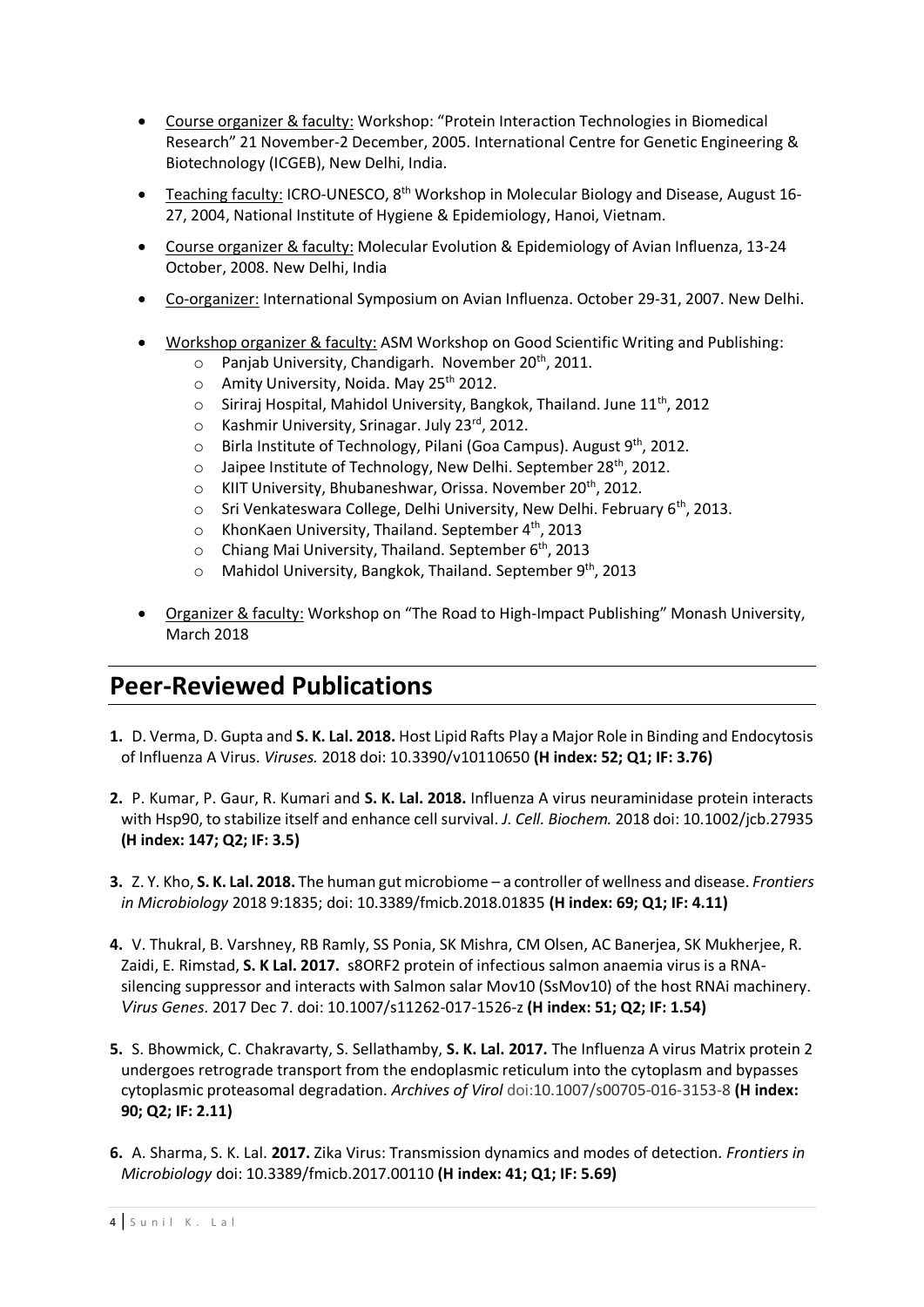- **7.** J. Batra, S. Tripathi, A. Kumar, J. M. Katz, N. J. Cox, R. B. Lal, S. Sambhara, **S. K. Lal**. **2016.** Human heat shock protein 40 (Hsp40/DnaJB1) promotes influenza A virus replication by assisting nuclear import of viral ribonucleoproteins. *Scientific Reports* (*Nature Publishing Group*) 6:19063. doi: 10.1038/srep19063 **(H index: 69; Q1; IF:5.6)**
- **8.** A. K. Mayank, S. Sharma, H. Nailwal, **S. K. Lal. 2015.** Nucleoprotein of Influenza A virus negatively regulates anti-apoptotic protein API5 to enhance E2F1-dependent apoptosis and virus replication. *Cell Death & Disease (Nature Publishing Group)* 6:e2018. doi: 10.1038/cddis.2015.360. **(H index: 48; Q1; IF: 5.4)**
- **9.** H. Nailwal, S. Sharma, A. K. Mayank, **S. K. Lal.2015.** The Nucleoprotein of Influenza A virus induces p53 signaling and apoptosis via attenuation of host Ubiquitin ligase RNF43. *Cell Death & Disease* (*Nature Publishing Group*) **6:**e1768. doi: 10.1038/cddis.2015.131. **(H index: 48; Q1; IF:5.4)**
- **10.**S. Tripathi, J. Batra, **S. K. Lal. 2015.** Interplay between Influenza A virus and host factors: Targets for anti-viral intervention. *Archives of Virology* **160:**1877-1891 doi: 10.1007/s00705-015-2452-9 **(H index: 90; Q2; IF: 2.11)**
- **11.**M. Subathra, P. Santhakumar, M. L. Narasu, S. S. Beevi, **S. K. Lal. 2014.** [Evaluation of antibody](http://www.ncbi.nlm.nih.gov/pubmed/24845508)  [response in mice against avian influenza A \(H5N1\) strain neuraminidase expressed in yeast Pichia](http://www.ncbi.nlm.nih.gov/pubmed/24845508) [pastoris.](http://www.ncbi.nlm.nih.gov/pubmed/24845508) *J.Biosci.***39:**443-51. **(H index: 54; Q2; IF: 2.1)**
- **12.**V. Baniasadi, **S. K. Lal. 2014.** A novel method to produce Influenza A virus matrix protein M1 Capsid Like Particles (CLPs). *J. Virol. Methods* **4:**205C:1-2.doi: 10.1016/j.jviromet.2014.03.027 **(H index: 79; Q3; IF: 1.76)**
- **13.** S. Sharma, A. K. Mayank, S. Tripathi, J. R. Patel, P. Gaur, R. O. Donis, J. M. Katz, N. J. Cox, R. B. Lal, S. Sambhara, **S. K. Lal. 2014.** Influenza A viral nucleoprotein interacts with cytoskeleton scaffolding protein α-actinin-4 for viral replication. *FEBS J.***281:**2899-914. **(H index: 163; Q1; IF: 2.14)**
- **14.** M. Subathra, P. Santhakumar, S. S. Naidu, M. L. Narasu, T. M. A. Senthilkumar, **S. K. Lal. 2014.**  Expression of Avian Influenza virus (H5N1) hemagglutinin and matrix protein 1 in Pichia pastoris and evaluation of their immunogenicity in mice. *Appl. Biochem. Biotechnol*. **172**, 3635-3645. **(H index: 61; Q2; IF: 1.43)**
- **15.** A. K. Mayank, S. Sharma, R. K. Deshwal, **S. K. Lal. 2014.** LIMD1 antagonizes E2F1 activity and cell cycle progression by enhancing Rb function in cancer cells. *Cell Biology International* **38** (7): 809-817. doi: 10.1002/cbin.10266. **(H index: 59; Q3; IF: 1.75)**
- **16.** H. Nailwal, K. Kamra, **S. K. Lal. 2014.** H7N9: A killer in the making or a false alarm? *Canadian J. Microbiology* 8:425-429. **(H index: 71; Q2; IF: 1.22)**
- **17.** A. K. Mayank, S. Sharma, R. K. Deshwal, **S. K. Lal. 2014.** Genome-wide screens a systematic approach to redefine the influenza A virus-host crosstalk. *Virology Discovery* **2:**2 **(IF: 0.66)**
- **18.** S. Tripathi, W. Cao, K. Sharma, J.R. Patel, P. Ranjan, J. M. Katz, N. J. Cox, R. B. Lal, S. Sambhara, **S. K. Lal. 2013.** Influenza A virus Nucleoprotein induces cell death in human lung epithelial cells by targeting Clusterin. *Cell Death & Disease* (*Nature Publishing Group*) **4:** e562; doi:10.1038 / cddis.2013.89. **(H index: 48; Q1; IF: 5.4)**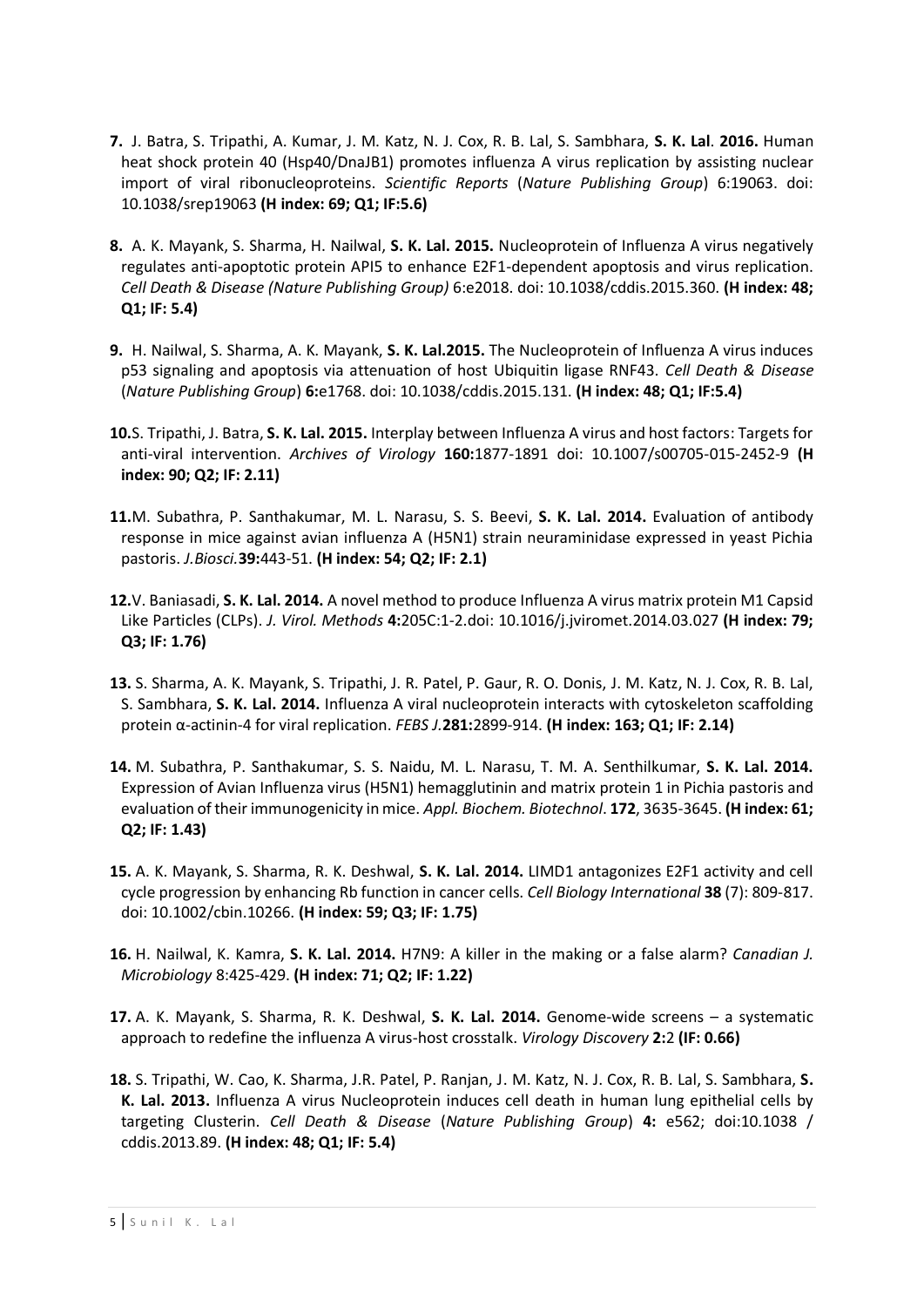- **19.** S. N. Khan, M. Danishuddin, B. Varshney, **S. K. Lal**, A. U. Khan. **2013.** Inhibition of N-terminal lysines acetylation and transcription factor assembly byepirubicin induced deranged cell homeostasis. *PLoS ONE* **7**(12):e51850. **(H index: 181; Q1; IF: 3.1)**
- **20.** S. Murugan, S. Ponsekaran, L. Kannivel, L. N. Mangamoori, D. Chandran, S. Villuppanoor Alwar, C. Chakravarty, **S. K. Lal. 2012.** A Recombinant Pichia pastoris expressing highly pathogenic avian influenza Neuraminidase elicits neutralizing antibody response in mice. *J. Viol. Methods* **187:**20-25. **(H index: 79; Q3; IF: 0.87)**
- **21.** M. Subathra, P. Santhakumar, M. Lakshmi Narasu, **S. K. Lal. 2012.** [Cloning, Expression and](http://www.indianjournals.com/ijor.Aspx?target=ijor:ctbp&volume=6&issue=4&article=006)  [Characterization of Matrix protein \(M1\) of highly pathogenic avian influenza H5N1 in Escherichia coli.](http://www.indianjournals.com/ijor.Aspx?target=ijor:ctbp&volume=6&issue=4&article=006) *Curr. Trends Biotech. Pharm.***6:** 433-440. **(H index: 8; Q4; IF: 0.00)**
- **22.** M. Subathra, P.Santhakumar, P.Pardhasaradhi, M. Lakshmi Narasu, C. Chakravarty, **S. K Lal. 2012.** [Cloning, Expression and Purification of Haemagglutinin and Neuraminidase gene of highly Pathogenic](http://abap.co.in/files/CTBP_6_2.pdf#page=110)  [Avian Influenza H5N1 in Escherichia coli.](http://abap.co.in/files/CTBP_6_2.pdf#page=110) *Curr. Trends Biotech. Pharm.***6:** 222-228. **(H index: 8; Q4; IF: 0.00)**
- **23.** M. Surjit, B. Varshney, **S. K. Lal. 2012.** The ORF2 glycoprotein of Hepatitis E virus inhibits cellular NF-KB activity by blocking ubiquitination mediated proteasomal degradation of IKΒα in human hepatoma cells. *BMC Biochemistry* **13:**7. **(H index: 38; Q3; IF:1.3)**
- **24.** P. Gaur, P. Ranjan, S. Sharma, J.R. Patel, J.B. Bowzard,S. K. Rahman, R. Kumari, S. Gangappa, J.M. Katz, N.J. Cox, R.B. Lal, S. Sambhara, **S. K. Lal. 2012.**Influenza A virus Neuraminidase protein enhances cell survival through interaction with CEACAM6. *J. Biol. Chem.* **287:**15109-15117. **(H index: 435; Q1; IF: 4.58)**
- **25.** B. Varshney, S. Agnihotram, Y-J Tan, R. Baric, **S. K. Lal. 2012.** SARS Coronavirus 3b protein modulates transcriptional activity of RUNX1b*. PLoS ONE* **7**(1):e29542. **(H index: 181; Q1; IF: 3.1)**
- **26.** B. Varshney, **S. K. Lal. 2011.** SARS-CoV accessory protein 3b induces AP-1 transcriptional activity through activation of JNK and ERK pathways. *Biochemistry***50:** 5419–5425. **(H index:208; Q1; IF: 3.0)**
- **27.** K. Sharma, S. Ackerstorm, A. K. Sharma, V.T.K. Chow, S. Teow, B. Abrenica, S. A. Booth, T. F. Booth, A. Mirazimi, **S. K. Lal. 2011.**SARS-CoV 9b protein diffuses into nucleus, undergoes active crm1 mediated nucleocytoplasmic export and triggers apoptosis when retained in the nucleus. *PLoS ONE* **6**(5): e19436. **(H index: 181; Q1; IF: 3.1)**
- **28.** K. Sharma, S. Tripathi, P. Ranjan, P. Kumar, R. Garten, V. Deyde, J. M. Katz, N. J. Cox, R. B. Lal, S. Sambhara, **S. K. Lal. 2011.** Influenza A virus Nucleoprotein exploits Hsp40 to inhibit PKR activation. *PLoS ONE* **6**(6): e20215. **(H index: 181; Q1; IF: 3.1)**
- **29.** P. Gaur, A. Munjal, **S. K. Lal. 2011.** Influenza virus and cell signaling pathways. Med. Sci. Monit. **17**(6): RA148-154. **(H index: 67; Q2; IF: 1.43)**
- **30.** V. Baniasadi, P. Kumar, **S. K. Lal.2011**. Influenza vaccines and antivirals current update. *Int. J. Biotechnol. Biosci.* **1**(4): 389-399.
- **31.** S. Karjee, A. Minhas, V. Sood, S. S. Ponia, A. C. Banerjea, V. T. K. Chow, S. K. Mukherjee, **S. K. Lal. 2010.** The 7a accessory protein of SARS-CoV acts as a RNA silencing suppressor. *J. Virol*. **84:**10395- 10401. **(H index: 246; Q1; IF: 5.1)**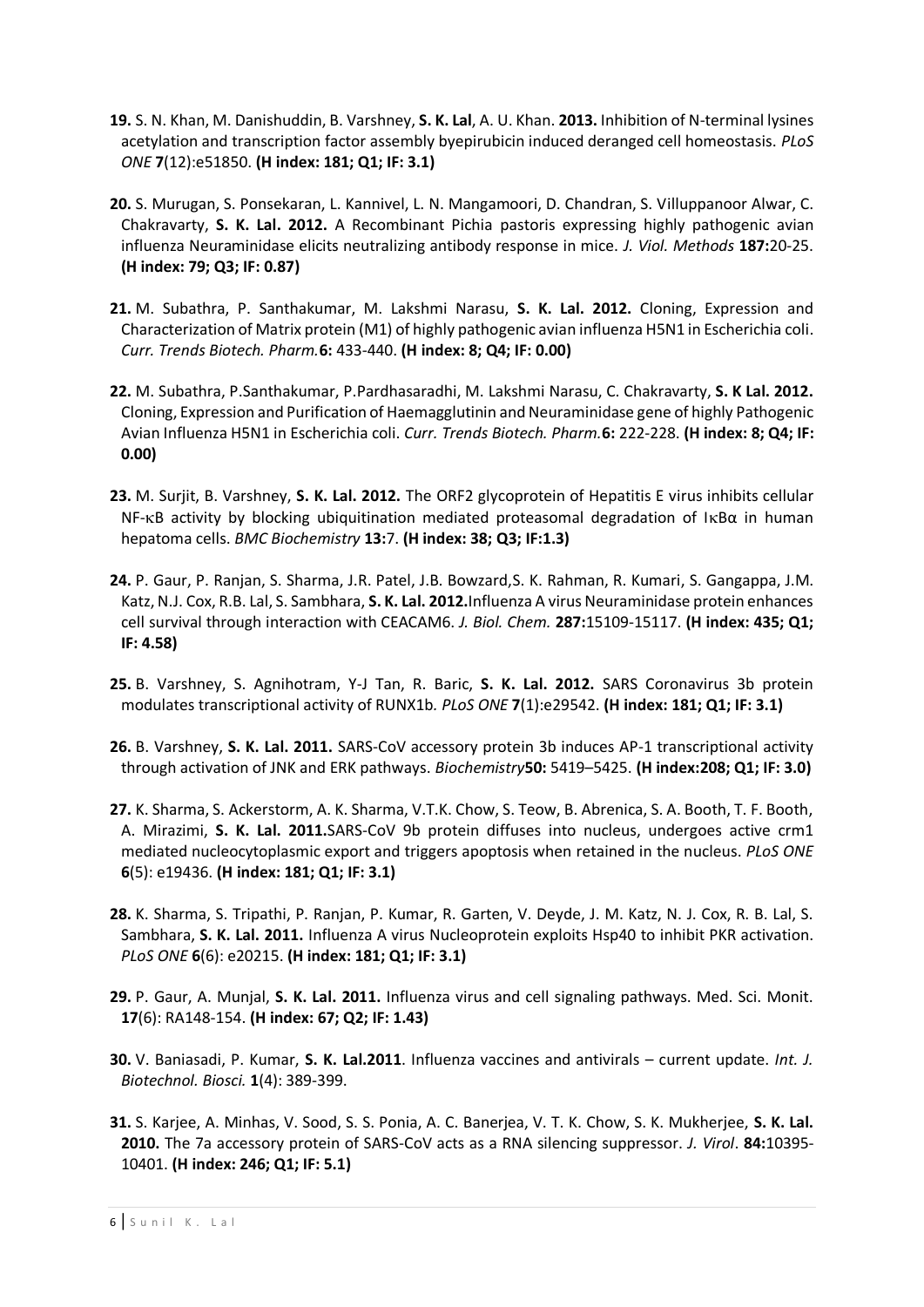- **32.** H-L. J. Oh, S. Akerstrom, S. Shen, S. Bereczky, H. Karlberg, J. Klingström, **S. K. Lal**, A. Mirazimi, Y-J Tan. **2010.** An antibody against a novel and conserved epitope in the 1 HA1 subunit neutralizes numerous H5N1 influenza viruses. *J. Virol*. **84:** 8275-8286. **(H index: 246; Q1; IF: 5.1)**
- **33.** Z. Tan, S. Akerstrom, B. Y. Wee, **S. K. Lal**, A. Mirazimi,Y-J. Tan. **2010.** A new panel of NS1 antibodies for easy detection and titration of influenza A virus. *J. Med. Virol.* **82:**467–475. **(H index: 98; Q2; IF: 2.4)**
- **34.** S. N. Khan, **S. K. Lal**, P. Kumar, A. U. Khan. **2010.** Effect of mitoxantrone on proliferation dynamics and cell cycle progression. *Biosci. Rep.* **30:**375-381. **(H index: 56; Q2; IF: 2.5)**
- **35.** S. Shen, G. Mahadevappa, **S. K. Lal**, Y-J Tan. **2009.** Hemagglutinin immunoglobulin M (IgM) monoclonal antibody that neutralizes multiple clades of avian H5N1 influenza A virus. *J. Antivir. Antiretrovir.* **1:**051-055. **(H index ; Q4; IF: 2.96)**
- **36.** A.U. Khan, S. Shakil, **S. K. Lal. 2009.** Efficacy of NA inhibitors against pandemic H1N1 viral strains. *Indian J. Microbiol.* **61:**370-376. **(H index: 25; Q3; IF: 1.04)**
- **37.** S. Sharma, A.K. Mayank, **S.K. Lal. 2009.** Molecular events leading to the creation of a pandemic influenza virus. *Indian J. Microbiol.* **61:**332-338. **(H index: 25; Q3; IF: 1.04)**
- **38.** R. Ratra, A. Kar-Roy, **S. K. Lal. 2009.** The ORF3 protein of Hepatitis E virus interacts with the b beta chain of fibrinogen resulting in decreased fibrinogen secretion from HuH-7 cells. *J. Gen. Virol.* **90:**1359-1370. **(H index 135; Q1; IF: 3.34)**
- **39.** T. Narasaraju, M.K. Sim, H.H. Ng, M.C. Phoon, N. Shanker, **S.K. Lal**, V.T.K. Chow. **2009.** Adaptation of human influenza H3N2 virus in a mouse pneumonitis model: insights into viral virulence, tissue tropism and host pathogenesis. *Microbes Infect.* **11:**2-11. **(H index: 114; Q1; IF: 2.30)**
- **40.** S. Shen, G. Mahadevappa, H-L. J. Oh, B. Y. Wee, Y-W. Choi, L-A. Hwang, S. G. Lim, W. Hong, **S. K. Lal**, Y-J. Tan**. 2008.** Comparing the antibody responses against recombinant hemagglutinin proteins of avian influenza A (H5N1) virus expressed in insect cells and bacteria*. J. Med. Virol.* **80:**1972-1983. **(H index: 98; Q2; IF: 2.40)**
- **41.** R. Ratra, A. Kar-Roy,**S. K. Lal. 2008.**The ORF3 protein of Hepatitis E Virus interacts with hemopexin by means of its 26 amino acid N-terminal hydrophobic domain II. *Biochemistry* **47:**1957-1969. **(H index: 208; Q1; IF: 3.0)**
- **42.** M. Surjit, **S. K. Lal. 2008.** The SARS-CoVnucleocapsid protein; a protein with multifarious activities. *Infect. Genet. Evol*. **8:**397-405. **(H index: 59; Q1; IF: 2.5)**
- **43.** R. Ratra, **S. K. Lal. 2008.** Functional genomics as a tool in virus research. *Indian J. Microbiol.* **48:**195- 201. **(H index: 25; Q3; IF: 1.04)**
- **44.** K. Sharma, M. Surjit, N. Satija, B. Liu, V. T. K. Chow, **S. K. Lal. 2007.** The 3a accessory protein of SARS-CoV is an RNA binding protein and specifically interacts with the 5' UTR of its viral RNA using a 92 amino-acid interaction domain. *Biochemistry* **46:**6488-6499. **(H index: 208; Q1; IF: 3.0)**
- **45.** P. Kumar, V. Gunalan, B. Liu, V. T. K. Chow, J. Druce, C. Birch, M. Catton, B. C. Fielding, Y-J Tan, **S. K. Lal. 2007.** The nonstructural protein 8 (nsp8) of the SARS coronavirus interacts with its ORF6 accessory protein. *Virology* **366:** 293-303. **(H index: 147; Q1; IF: 3.35)**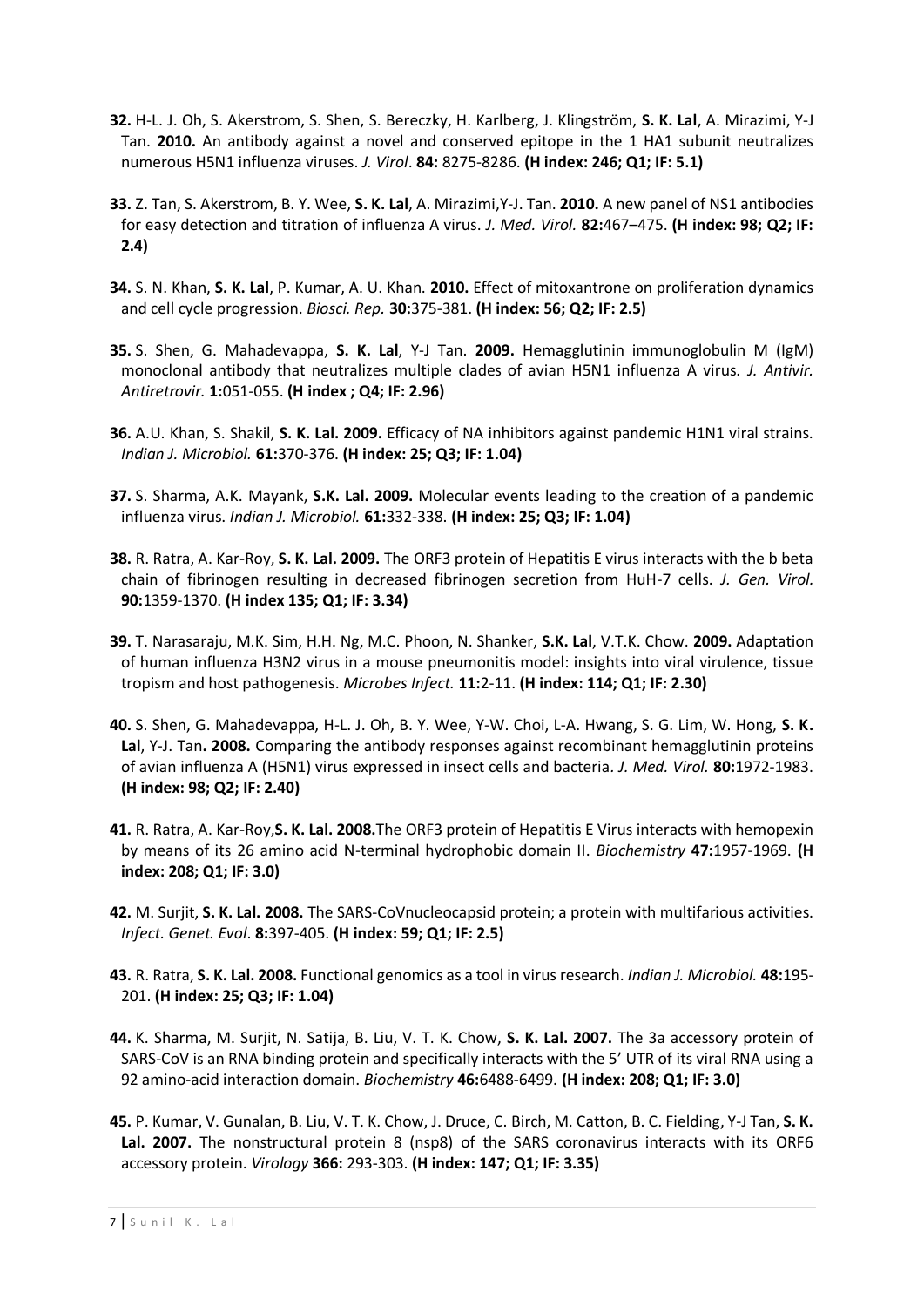- **46.** M. Surjit,**S. K. Lal. 2007.** Glycogen synthase kinase phosphorylates and regulates the stability of p27kip1 protein. *Cell Cycle***6:**580-588. **(H index: 111; Q1; IF:5.1)**
- **47.** M. Surjit, S. Jameel, **S. K. Lal. 2007.** Cytoplasmic localization of the ORF2 protein of Hepatitis E virus is dependent on its ability to undergo retro-translocation from the endoplasmic reticulum. *J. Virol.*  **81:** 3339-3345. **(H index: 246; Q1; IF: 5.1)**
- **48.** T. Anwar, **S. K. Lal,** A. U. Khan. **2006.** Matrix protein 1: A comparative *in-silico* study on different strains of influenza A H5N1 virus. *Bioinformation***1:**253-256. **(H index: 18; IF: 2.46)**
- **49.** T. Anwar, **S. K. Lal**, A. U. Khan**. 2006.** *In-silico* analysis of genes Nucleoprotein, Neuramindase and Heamaglutinin: a comparative study on different strains of influenza A (Bird Flu) virus sub-type H5N1. *In Silico Biology* **6:**15-20*.* **(H index: 40; Q2)**
- **50.** M. Surjit, B. Liu, V. T. K. Chow, **S. K. Lal. 2006.** The Nucleocapsid protein of SARS-coronavirus inhibits the activity of cyclin-CDK complex and blocks S phase progression in mammalian cells. *J. Biol. Chem.*  **281:**10669-10681. **(H index: 435; Q1; IF: 4.58)**
- **51.** M. Surjit, R. Oberoi, R. Kumar, S. K. Lal. 2006. Enhanced **Lamicroglobulin secretion from Hepatitis** E virus ORF3 expressing human hepatoma cells is mediated by the tumor susceptibility gene 101. *J. Biol. Chem.* **281:**8135-8142. **(H index: 435; Q1; IF: 4.58)**
- **52. S. K. Lal,** P. Kumar, W. M. Yeo, A. Kar-Roy, V. T. K. Chow. **2006.** The VP1 protein of human Enterovirus 71 self-associates via an interaction domain spanning amino acids 66-297. *J. Med. Virol.*  **78:** 582-590*.* **(H index: 98; Q2; IF: 2.37)**
- **53.** S. Tyagi, M. Surjit, **S. K. Lal**. **2005.** The 41-amino acid C-terminal region of the Hepatitis E virus ORF3 protein interacts with Bikunin, a Kunitz-type serine protease inhibitor. *J. Virol.***79:**12081-12087. **(H index: 246; Q1; IF: 5.1)**
- **54.** M. Surjit, R. Kumar, R. N. Mishra, M. K. Reddy, V.T.K. Chow, **S. K. Lal. 2005.** The SARS coronavirus nucleocapsid (N) protein is phosphorylated and localizes in the cytoplasm by 14-3-3 mediated translocation. *J. Virol.***79:**11476-11486. **(H index: 246; Q1; IF: 5.1)**
- **55.** M. Surjit, B. Liu, S. Jameel, V. T. K. Chow, **S. K. Lal. 2004.** The SARS coronavirus nucleocapsid (N) protein induces actin reorganization and apoptosis in COS-1 cells**.** *Biochem. J.* **383:**13-18. **(H index: 222; Q1; IF: 4.40)**
- **56.** A. Kar-Roy, H. Korkaya, R. Oberoi, **S. K. Lal**, S. Jameel. **2004**. The hepatitis E virus ORF3 protein activates ERK through binding and inhibition of the MAPK phosphatase. *J. Biol. Chem.*279: 28345- 28357. **(H index: 435; Q1; IF: 4.58)**
- **57.** S. Tyagi, M. Surjit, A. Kar Roy, S. Jameel, **S. K. Lal. 2004.** The ORF3 protein of hepatitis E virus interacts with liver specific  $\mathbb{D}_1$ -microglobulin and its precursor  $\mathbb{D}_1$ -microglobulin/bikunin precursor (AMBP) and expedites their export from the hepatocyte. *J. Biol. Chem.***279:**29308-29319*.* **(H index: 435; Q1; IF: 4.58)**
- **58.** B. Bagewadi, S. Chen, **S. K. Lal**, N. R. Choudhury, S. K. Mukherjee. **2004.** PCNA interacts with IMYMV-Rep and downregulates Rep activity. *J. Virol.* **78:**11890-11903. **(H index: 246; Q1; IF: 5.1)**
- **59.** M. Surjit, S. Jameel, **S. K. Lal. 2004.** The ORF2 protein of Hepatitis E virus binds the 5' region of viral RNA. *J. Virol.***78:**320-328. **(H index: 246; Q1; IF: 5.1)**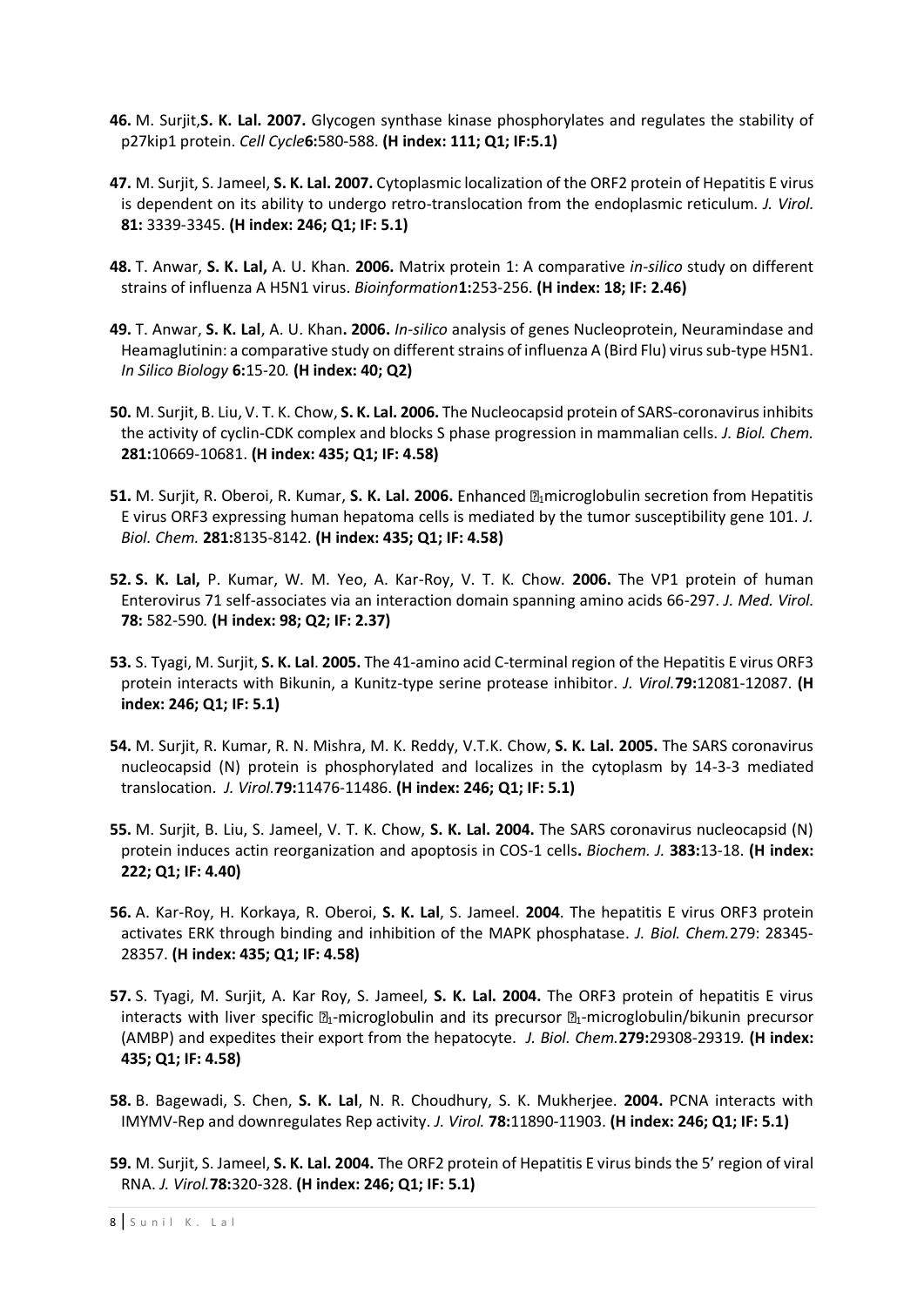- **60.** M. Surjit, B. Liu, P. Kumar, V. T. K. Chow, **S. K. Lal. 2004.** The nucleocapsid (N) protein of the SARS coronavirus is capable of self-association through a C-terminal 209 amino acid interaction domain. *Biochem. Biophys. Res. Comm.***317:**1030-1036. **(H index: 217; Q2; IF: 2.30)**
- **61.** R. Srivastava, **S. K. Lal**. **2003.** A yeast assay for high throughput screening of natural anti-viral agents. *Biochem. Biophys. Res. Comm.***301:**218-221*.* **(H index: 217; Q2; IF: 2.30)**
- **62.** A. Khan, **S. K. Lal.***2003.* Ribozymes: A Modern Tool in Medicine. *J. Biomed. Sci.* **10:**457-467. **(H index: 59; Q1; IF: 2.74)**
- **63.** S. Tyagi, H. Korkaya, M. Zafrullah, S. Jameel, **S. K. Lal. 2002**. The phosphorylated form of ORF3 protein of Hepatitis E virus interacts with its non-glycosylated form of the major capsid protein, ORF2. *J. Biol. Chem*.**277:**22759-22767. **(H index: 435; Q1; IF: 4.58)**
- **64.** S. Tyagi, Jean-Philippe Salier, S. K. Lal. 2002. The liver-specific human  $\mathbb{Z}_1$ -microglobulin/bikunin precursor (AMBP) is capable of self-association. *Arch. Biochem. Biophys*. **399:**66-72. **(H index: 138; Q1; IF: 3.02)**
- **65.** R. Srivastava, **S. K. Lal**. **2002.** A liquid synchronized growth culture assay for the identification of true positive and negative yeast three-hybrid transformants. *Lett. App. Microbiol*. **34:**300-303. **(H index: 81; Q2; IF: 1.58)**
- **66.** A. Malik, A.U. Khan, **S. K. Lal. 2002.** Chemoprotection profiles of sodium thiosulfate on methyl methane sulfonate induced mutagenesis of bacteriophage T4. *Med. Sci. Monit***.8:**BR212-220. **(H index: 67; Q2; IF:1.43)**
- **67. S. K. Lal**, S. Tyagi, M. Surjit. **2002.** Yeast-based technologies for studying protein-protein and RNAprotein interactions in hepatitis E virus. *J. Gastroentrol. Hepatol*. 17 (Supplement): A13. **(H index: 99; Q1; IF:3.32)**
- **68.** H. Korkaya, S. Jameel, D. Gupta, S. Tyagi, R. Kumar, M. Zafrullah, M. Mazumdar, **S. K. Lal**, L. Xiaofang, D. Sehgal, S. R. Das, D. Sahal. **2001.** The ORF3 protein of Hepatitis E Virus binds to Src homology 3 (SH3) domains and activates MAP kinase. *J. Biol. Chem.***276:**42389-42400. **(H index: 435; Q1; IF: 4.58)**
- **69.** S. Tyagi, S. Jameel, **S. K. Lal. 2001.** A yeast two-hybrid study on self-association of the ORF2 protein of hepatitis E virus. *Biochem. Biophys. Res. Comm*. **284:**614-621. **(H index: 217; Q2; IF: 2.30)**
- **70.** S. Tyagi, S. Jameel, **S. K. Lal. 2001.** Self-association and mapping of the interaction domain of the Hepatitis E Virus ORF3 protein*. J. Virol*. **75:**2493-2498. **(H index: 246; Q1; IF: 5.1)**
- **71.** S. Tyagi, S. Jameel, **S. K. Lal**. **2001.** The full-length and N-terminal deletion of ORF2 protein of Hepatitis E Virus can dimerize. *Biochem. Biophys. Res. Comm*. **286:**214-221. **(H index: 217; Q2; IF: 2.30)**
- **72.** A. U. Khan, **S. K. Lal. 2001.** The white halo plaque phenotype of bacteriophage T4: its uses and applications in screening and mapping of splicing-defective mutants. *J. Biochem. Mol. Biol. Biophys.***5:**237-242. **(H index: 18; Q4)**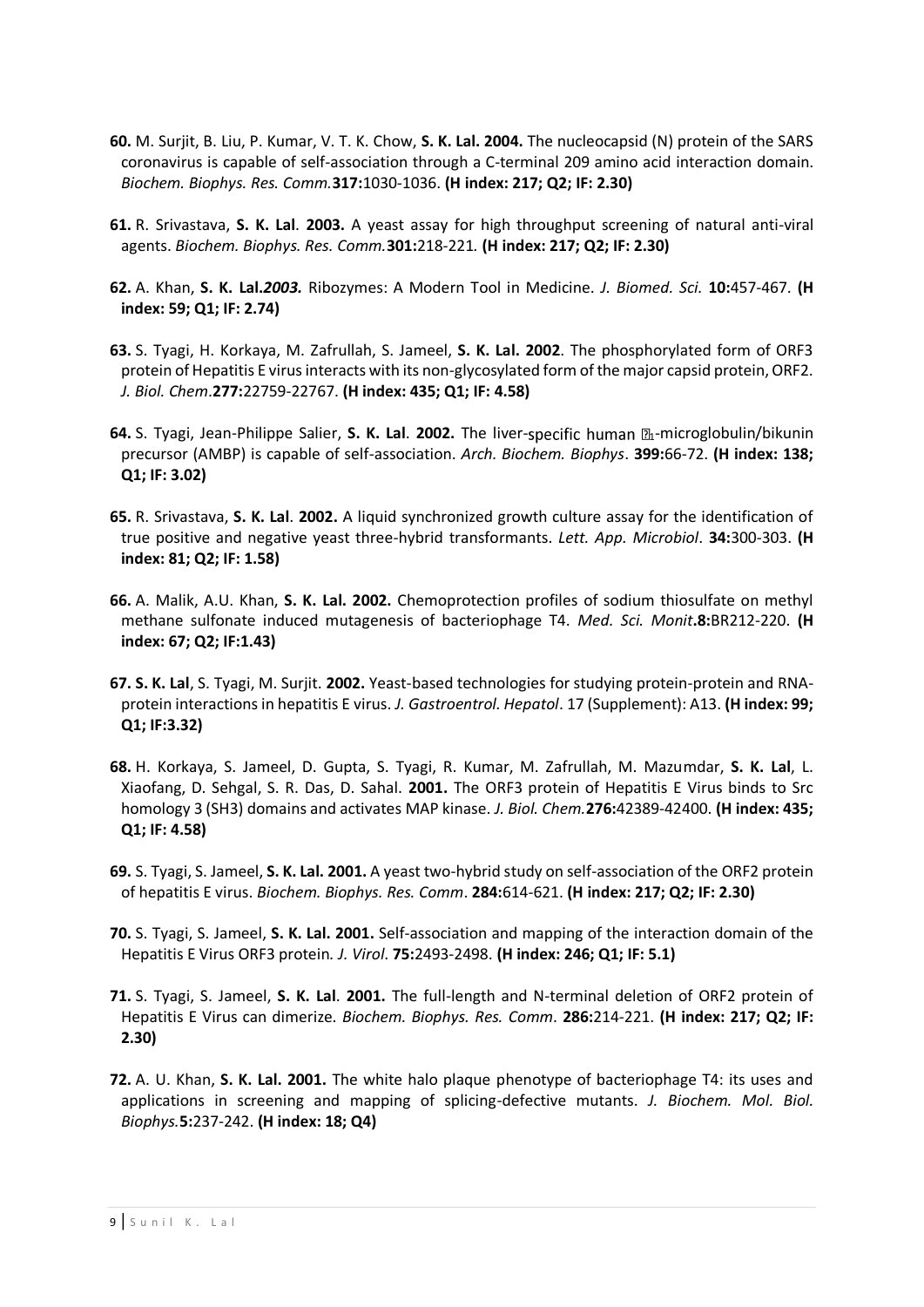- **73.** A.U. Khan, M. Ahmad, **S. K.Lal. 2000.** Restoration of mRNA splicing by a second-site intragenic supressor in the T4 ribonucleotide reductase (small subunit) self-splicing intron. *Biochem. Biophys. Res. Comm*. **268:**359-364. **(H index: 217; Q2; IF: 2.30)**
- **74.** S. Tyagi, **S. K. Lal. 2000.** Combined transformation and genetic technique verification of proteinprotein interactions in the yeast two-hybrid system. *Biochem. Biophys. Res. Comm.***277:**589-593. **(H index: 217; Q2; IF: 2.30)**
- **75.** A. U. Khan, **S. K. Lal. 1999.** Ribozyme: structure and potential applications in the field of modern medicine. *Med. Sci. Rev.***27:**507-512. **(H index: 67; Q2; IF:1.43)**
- **76. S. K. Lal**, V. Kumar. **1999.** The X gene of hepatitis B virus shows a high level stimulation on the Rous sarcoma virus long terminal repeat in the methylotropic yeast, *Pichia pastoris*. *FEBS Letters*. **456:**108- 112. 213; **(H index: 213; Q1; IF:3.12)**
- **77.** A. U. Khan, **S. K. Lal**, M. Ahmad. **1998.** Isolation and characterization of EMS induced splicing defective point mutations within the intron of the nrdB gene of bacteriophage T4. *Biochem. Biophys. Res. Comm*. **242:**10-15. **(H index: 217; Q2; IF:2.30)**
- **78. S. K. Lal**, D. H. Hall. **1997.** Functional and sequence analysis of splicing defective nrdB mutants of bacteriophage T4 reveal new bases and a new sub-domain required for group I intron self-splicing. *Biochem. Biophys. Acta.***1350:** 89-97. **(H index: 118; Q1; IF:4.66)**
- **79. S. K. Lal,** P. Tulasiram, S. Jameel. **1997.** Expression and characterization of the hepatitis E virus ORF3 protein in the methylotrophic yeast, *Pichia pastoris*. *Gene.* **190:**63-67. **(H index: 149; Q2; IF:2.32)**
- **80.** A. U. Khan, **S. K. Lal,** M. Ahmad. **1997.** Isolation and characterization ofsplicing defective mutations within the intron for the gene encoding the small subunit of T4 ribonucleotide reductase. *FASEB J.*11 (9) A958-A958. **(H index: 232; Q1; IF:5.04)**
- **81.** H. Y. Kwon, **S. K. Lal**, D. H. Hall. **1995.** A novel approach for isolation and mapping of second-site revertants of intron mutations in a ribonucleotide reductase encoding gene (nrdB) of bacteriophage T4 using the white halo plaque phenotype. *Nucleosides & Nucleotides*. **14:**1811-1821. **(H index: 39; Q4; IF:0.77)**
- **82. S. K. Lal**, D. H. Hall. **1993.** A novel approach for isolation and mapping of intron mutations in a ribonucleotide reductase encoding gene (nrdB) of bacteriophage T4 using the white halo plaque phenotype*. Biochem. Biophys. Res. Comm*. **196:**943-949. **(H index: 217; Q2; IF:2.30)**

# **Book Chapters**

- **83.**N. Shanker, **S. K. Lal. 2011.** SAARC nations and the risk of Influenza (ed. S. Soz, R. N. Srivastava & S. Gupta) SAARC Building Bridges in the South Asian Region. New Delhi. p331-344.
- **84.** M. Surjit, **S. K. Lal. 2010.** ORF3 protein of Hepatitis E virus: possible structural and regulatory functions during viral pathogenesis. (eds. D. Raghunath& V. Nagaraja) Mechanisms of microbial pathogenesis. Macmillan, Bangalore. p168-182.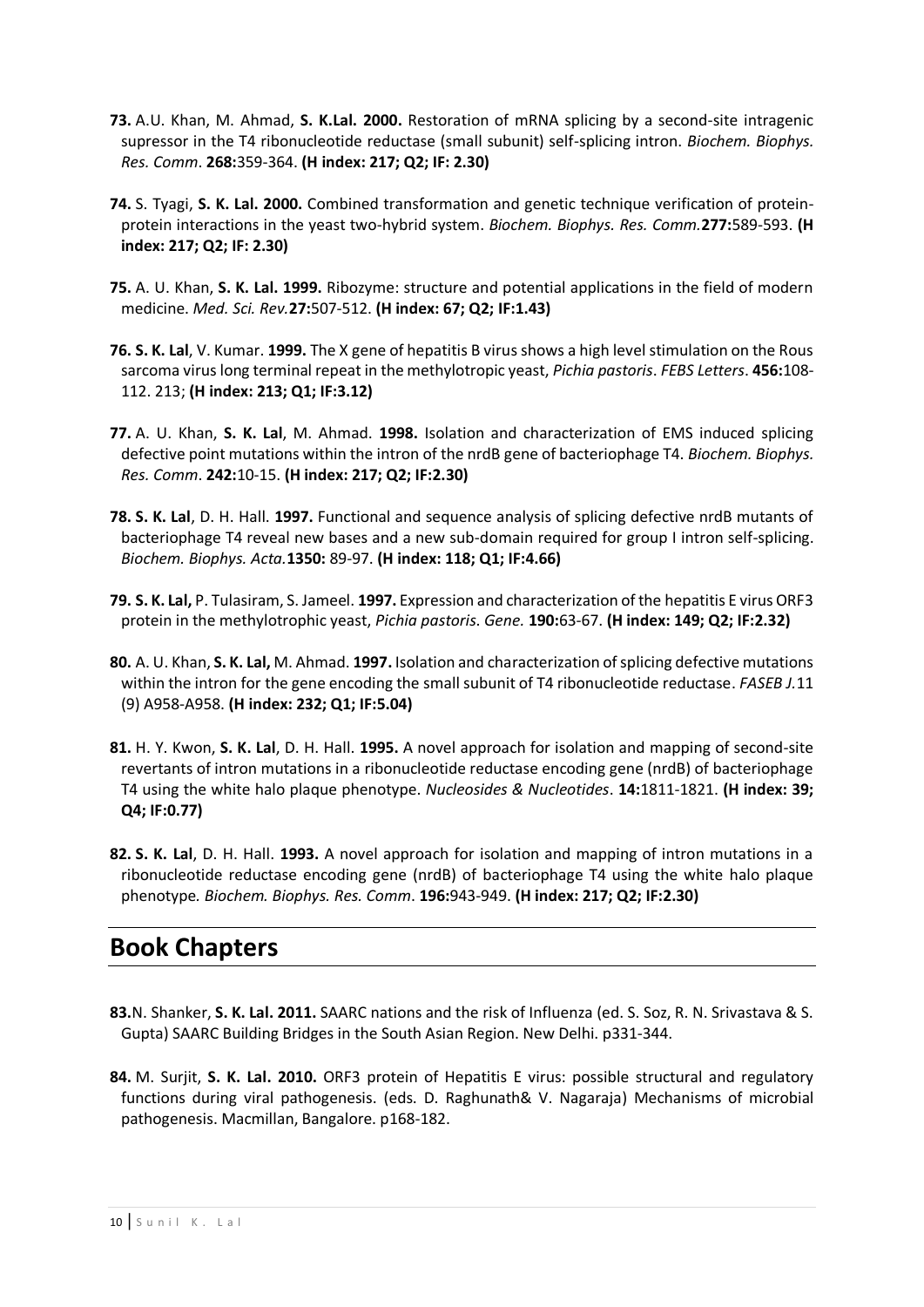- **85.** M. Surjit, **S. K. Lal. 2010.** The nucleocapsid protein of the SARS Coronavirus: structure, function and therapeutic potential. (ed. S. K. Lal) Molecular Biology of the SARS-Coronavirus. Springer. Germany. p129-151.
- **86.** J. Pramod, S. Sharma, S. Goyal, K. Soni, M. Chaudhery, **S.K. Lal. 2010.** Prevalent, Sustained and Emerging Bacterial & Viral Infections: a growing challenge for SAARC nations. (ed. S. Soz & R. N. Srivastava) SAARC Emerging challenges. New Delhi. p227-242.
- **87.** K. Sharma, **S. K. Lal. 2009.** Potential Disasters infectious viral diseases. (ed. K. K. Singh) Disaster Management. Section 6, Chapter 25. Ashish Publishing House Corporation, Daryaganj, New Delhi.
- **88.** N. Shanker, **S. K. Lal. 2009.** The molecular biology of emerging viral diseases. (ed. A. K. Chauhan & A. Varma) A Textbook of Molecular Biotechnology. IK International Publishing House Pvt. Ltd., New Delhi. (ISBN 978-93-80026-37-4), p879-904.
- **89. S. K. Lal. 2008.** The threat of emerging viral diseases in SAARC nations. (ed. I.A. Saradgi, S. K. Sahni & R. N. Srivastava) SAARC Socio-Economic Transformation. Foundation for Peace & Sustainable Development, New Delhi. (ISBN 81-903823-1-4), p255-262.
- **90. S. K. Lal. 2007.** Threat of emerging viral diseases in SAARC Nations. *Peace & Development Digest*. **7:**93-100.
- **91.** N. Satija, **S. K. Lal. 2007.** The molecular biology of SARS. (ed. S. K. Lal) Annals of New York Academy of Sciences. Blackwell Publishing, New York (ISBN-9781573316903)1102:p26-38.
- **92.** M. Fernando, **S. K. Lal. 2007.** The Bird Flu virus H5N1: A pandemic in the waiting. (eds. Chauhan AK, Kharkwal H. & Varma A) Microbes for Human Life. IK International Publishing House Pvt. Ltd., New Delhi. (ISBN 81-89866-05-2), p291-298.
- **93.** N. Satija, **S. K. Lal. 2007.** The Severe Acute Respiratory Coronavirus (SARS-CoV) Outbreak: Lessons learnt and future perspective. (eds. Chauhan AK, Kharkwal H & Varma A) Microbes for Human Life. IK International Publishing House Pvt. Ltd., New Delhi. (ISBN 81-89866-05-2), p299-310.
- **94.** G. Mahlawat, **S. K. Lal. 2007.** Emerging viral diseases around the globe. (eds. Thipathi BN, Shakhawat GS & Sharma V) Applications of Biotechnology. Aavishkar publishers, Distributors, Jaipur. (ISBN 978-81-7910-215-2), p43-53.
- **95.** R. Oberoi, P. Kumar, **S. K. Lal. 2007.** Molecular Matchmaking: Techniques for Biomolecular Interactions. Advanced Techniques in Soil Microbiology (eds. Varma A and Oelmüller R) Springer-Verlag, Germany. (ISBN - 978-3-540-70864-3) p 143-150.
- **96. S. K. Lal**, V. T. K. Chow. **2006.** The bird-flu virus: A global epidemic in the waiting. Emerging Diseases of Southeast Asia. (ed. Lal S. K.) Karger, Switzerland. (ISBN-10: 3-8055-8175-0; ISBN-13: 978-3-8055- 8175-2) p59-77.
- **97.** M. Surjit, B. Varshney, **S. K. Lal. 2006.** Molecular biology of the Severe Acute Respiratory Syndrome (SARS) coronavirus. SARS 2006. (ed. Mizutani T) Transworld Research Network, India. (ISBN: 81-7895- 208-4) p119-134.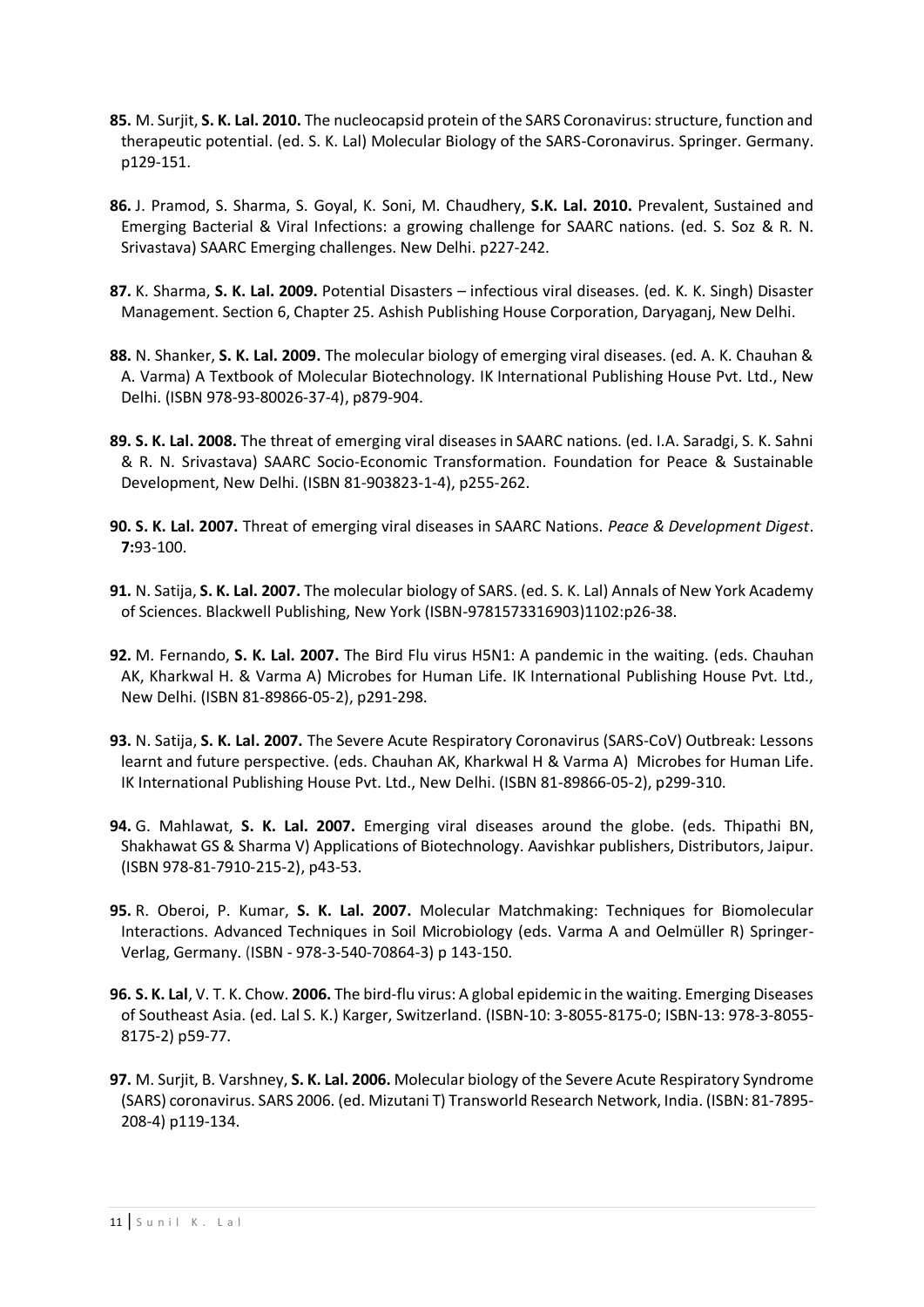- **98. S. K. Lal. 2005.** Molecular Biology of the Severe Acute Respiratory Syndrome (SARS) Coronavirus: An Update. In: Environment & Development: Challenges & Opportunities. 2005. (ed. Singh J) I. K. International Pvt. Ltd., New Delhi. p124-128.
- **99.** R. Gupta, **S. K. Lal. 2005.** Visiting professorship program fosters Indo-US co-operation. *BioSpectrum* 3:54-55.
- **100.** D. Gupta, **S. K. Lal. 2005.** Environmental Biotechnology, Microbiology and Sustainability. *Peace & Development Digest*. 5:65-72.
- **101.** R. Srivastava, **S. K. Lal. 2004.** Yeast-based technologies for high throughput screening of natural anti-viral agents. In: Novel Compounds from Natural Products in the New Millennium. 2004.K. T. Benny, B. Bay, Y. Zhu eds. World Scientific, Singapore. (ISBN 981-256-113-7)
- **102.** S. Tyagi, M. Surjit, **S. K. Lal. 2002.** Yeast based technologies for studying protein-protein and RNA-protein interactions in Hepatitis E Virus. Proceedings of the Asia Pacific Association for the Study of the Liver, Taipei. (ISBN: 88-323-2927-1) Monduzzi Editore, Italy, pp171-175.
- **103. S. K. Lal.2001.** ASM-UNESCO visiting resource person report. *ASM News.* 67:597.
- **104. S. K. Lal.1997.** The *Pichia pastoris* gene expression system: a review. *Yeast Newsletter* 46: 18-19.

**105.** S. Dutta, V. S. Duttu, P. Malhotra, P. Das, P. Sijwali, C. Kocken, S. R. Bora, **S. K. Lal**, S. K. Puri, A. Thomas, S. E. Hasnain, V. S. Chauhan. 1998. Expression and immunogenicity of the apical membrane antigen-1 of *Plasmodium cynomogi*. *The Immunologist*. Supplement No. 1: 112.

# **Books / Journal Special Issues Published**

## **1.** *Emerging Viral Diseases of Southeast Asia*



Series Editors: Heinz Zeichhardt (Berlin) & Brian W. J. Mahy (Atlanta, Ga.) Year: **2006** Publishers: Karger (Switzerland) [http://content.karger.com/produkteDB/produkte.asp?Aktion=](http://content.karger.com/produkteDB/produkte.asp?Aktion=ShowEachType&ProduktNr=232155) [ShowEachType&ProduktNr=232155](http://content.karger.com/produkteDB/produkte.asp?Aktion=ShowEachType&ProduktNr=232155) ISBN-10: 3-8055-8175-0 ISBN-13: 978-3-8055-8175-2

**2.** *The Biology of Emerging viruses* **Editor: Sunil K. Lal**